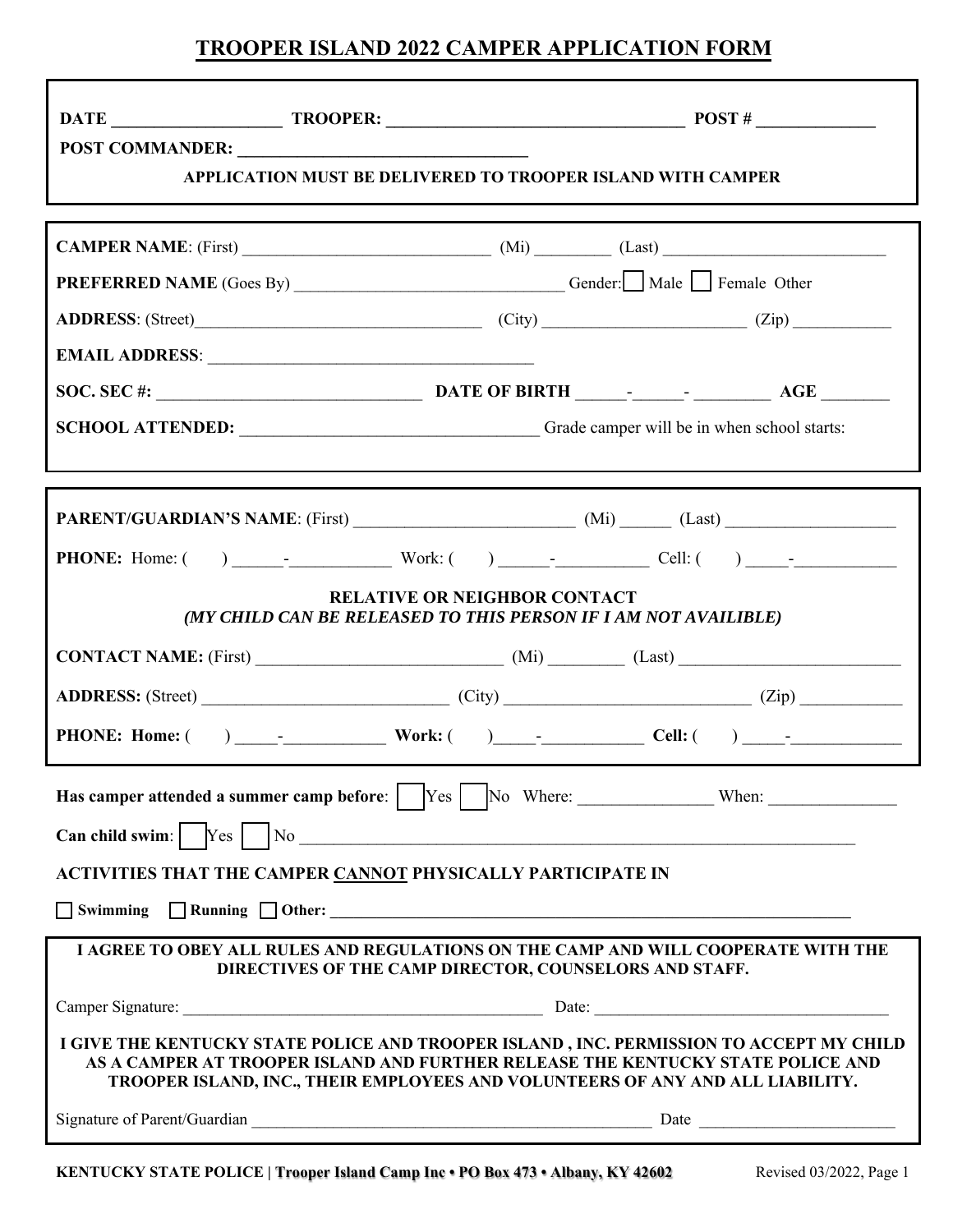# **2022 AUTHORIZATION TO USE PHOTOGRAPHS AND AUDIO VISUAL RECORDINGS**

|                                                                                                                                                                                                                                                                                                                                                                                                                                                                                           | parent of (Please print) |  |
|-------------------------------------------------------------------------------------------------------------------------------------------------------------------------------------------------------------------------------------------------------------------------------------------------------------------------------------------------------------------------------------------------------------------------------------------------------------------------------------------|--------------------------|--|
| (Please print)                                                                                                                                                                                                                                                                                                                                                                                                                                                                            |                          |  |
| who has been selected to attend a camping session at Trooper Island Inc., do hereby grant permission to Trooper Island Inc.,<br>its officers, agents, employees, and other officials or designees, the right to use photographs and audio or visual recordings of<br>my child taken or produced while my child attending or in the application process for attendance at Trooper Island.                                                                                                  |                          |  |
| I further authorize the use of the photographs and audio or visual recordings, or reproductions thereof, to be used in<br>written, video, website, or other medium used to promote Trooper Island, Inc. and its programs. This authorization includes<br>both use in domestic and foreign markets or exchanges.                                                                                                                                                                           |                          |  |
| In my own behalf, and in behalf of my child, I relinquish and give to Trooper Island, Inc., all right, title, and interest<br>that my child or I may have any photograph, audio, or visual recording, or reproduction thereof, and further grant Trooper<br>Island, Inc., the right to give, sell, transfer, and exhibit any photograph, audio or visual recording or reproduction thereof, to<br>any responsible individual, business firm or publication, or to any of their assignees. |                          |  |
| I clearly understand that neither I, nor my child, will receive any compensation for the above grant authorization.                                                                                                                                                                                                                                                                                                                                                                       |                          |  |
|                                                                                                                                                                                                                                                                                                                                                                                                                                                                                           |                          |  |
|                                                                                                                                                                                                                                                                                                                                                                                                                                                                                           |                          |  |
| <b>AUTHORIZATION FOR CAMP ATTENDANCE PHOTO CARD</b>                                                                                                                                                                                                                                                                                                                                                                                                                                       |                          |  |
| <b>Camp Attendance Photo Card</b>                                                                                                                                                                                                                                                                                                                                                                                                                                                         |                          |  |
| I give permission for my child to have a Camp Attendance Photo Card made.<br>$Yes$ $\Box$                                                                                                                                                                                                                                                                                                                                                                                                 |                          |  |
| I do not give permission for my child to have a Camp Attendance Photo Card made.<br>No.                                                                                                                                                                                                                                                                                                                                                                                                   |                          |  |

*Card will be given to child for them to bring home.*

Signature of Parent/Guardian **Date 2008** and 2008 and 2008 and 2008 and 2008 and 2008 and 2008 and 2008 and 2008 and 2008 and 2008 and 2008 and 2008 and 2008 and 2008 and 2008 and 2008 and 2008 and 2008 and 2008 and 2008 a

r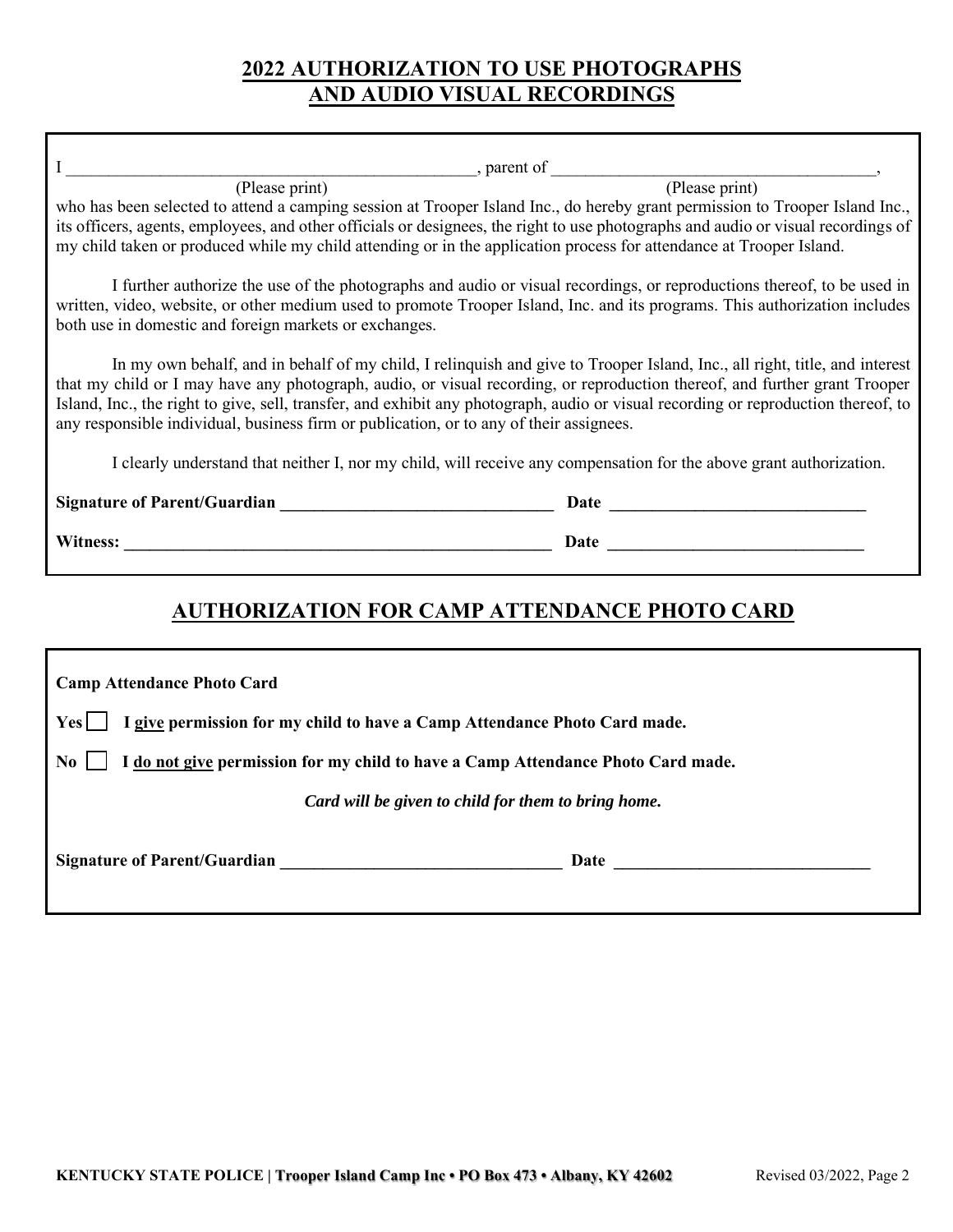# **INCOME ELIGIBILITY FORM FOR THE SUMMER FOOD SERVICE PROGRAM**

### **Part 1: Children enrolled in Camp or Closed Enrolled Sites**

| Names (First, Middle Initial, Last) | SNAP, TANF or FDPIR case $#$ (if any). |
|-------------------------------------|----------------------------------------|
|                                     | Skip to Part 4 if you listed a case #. |

### **Part 2: Foster Child**

|                                         | and attach documentation. |
|-----------------------------------------|---------------------------|
| PAO/Trooper<br>$\text{Context Phone}\#$ |                           |

# **Part 3: Total Household Gross Income – Please tell us how much and how often**

| A. Name (everyone   | B. Gross income and how often it was received:                                          |                  |                         |           |          |
|---------------------|-----------------------------------------------------------------------------------------|------------------|-------------------------|-----------|----------|
| including children) | <b>Example:</b> \$100/monthly \$\$100/twice a month \$100/Every other week \$100/Weekly |                  |                         |           |          |
|                     | <b>Earnings From</b>                                                                    | Welfare, child   | <b>Social Security,</b> | All other | C. Check |
|                     | Work before                                                                             | support, alimony | Pensions,               | Income    | If No    |
|                     | deductions                                                                              |                  | <b>Retirement</b>       |           | Income   |
|                     |                                                                                         |                  |                         |           |          |
|                     |                                                                                         |                  |                         |           |          |
|                     |                                                                                         |                  |                         |           |          |
|                     |                                                                                         |                  |                         |           |          |
|                     |                                                                                         |                  |                         |           |          |
|                     |                                                                                         |                  |                         |           |          |
|                     |                                                                                         |                  |                         |           |          |
|                     |                                                                                         |                  |                         |           |          |

### **Part 4: Signature and Social Security Number (An adult household member must sign this form)**

If Part 3 is completed, the adult signing the form must also list the last four digits of his or her Social Security Number or mark the "I do not have a Social Security Number" box. (See Privacy Act Statement on the back of this page.)

**I certify that all information on this form is true and that all income is reported. I understand that this information is being given for the receipt of Federal funds. I understand that SFSP officials may verify the information. I understand that if I purposely give false information, the participant receiving meals may lose the meal benefits, and I may be prosecuted.**

| Signature                                  | <b>Print Name</b>                             | Date   |
|--------------------------------------------|-----------------------------------------------|--------|
| <b>Address</b>                             |                                               | Phone# |
| Last four digits of Social Security Number | $\Box$ I do not have a Social Security Number |        |

### **Part 5: Participant's ethnic and racial identities (optional)**

| Mark on ethnic identity:      | Mark one or more racial identities:                                                      |
|-------------------------------|------------------------------------------------------------------------------------------|
| $\Box$ Hispanic or Latino     | $\Box$ Asian $\Box$ White $\Box$ Black or African American                               |
| $\Box$ Not Hispanic or Latino | $\Box$ American Indian or Alaska Native $\Box$ Native Hawaiian or Other Pacific Islander |

### **KSP PAO AND SPONSOR USE ONLY. DO NOT WRITE BELOW THIS LINE.**

| Annual Income Conversion: Weekly x 52, Every 2 Weeks x 26, Twice a Month x 24, Monthly x 12 |                                     |  |  |
|---------------------------------------------------------------------------------------------|-------------------------------------|--|--|
| Total Household Income \$ Per: □ Week □ Every 2 Weeks □ Twice a Month □ Month □             |                                     |  |  |
| Year Household Size                                                                         |                                     |  |  |
| Categorical Eligibility: Date Withdrawn:                                                    | Eligibility: Free Reduced<br>Denied |  |  |
| Reason:                                                                                     |                                     |  |  |
| Temporary: Free Reduced Time Period:                                                        | (expires after<br>days)             |  |  |
| Public Affair's Officer Signature:                                                          | Date:                               |  |  |
| Post Commander Signature:                                                                   | Date:                               |  |  |
| Trooper Island Commander Signature                                                          | Date:                               |  |  |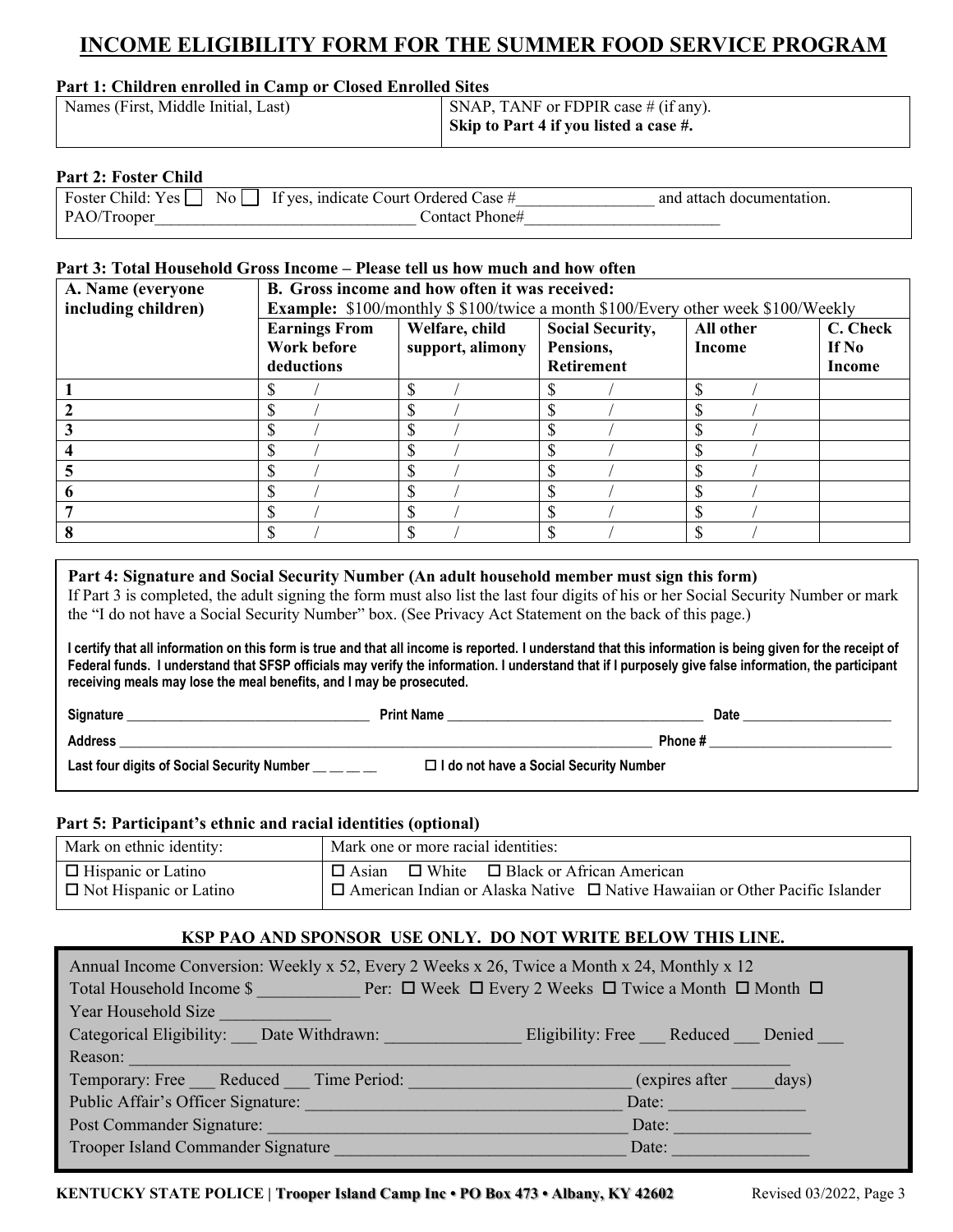# **PRIVACY ACT STATEMENT**

The Richard B. Russell National School Lunch Act requires the information on this application. You do not have to give the information, but if you do not, we cannot approve your child for free or reduced price meals. You must include the social security number of the adult household member who signs the application. The social security number is not required when you apply on behalf of a foster child or you list a Food Stamp, Temporary Assistance for Needy Families (TANF) Program or Food Distribution Program on Indian Reservations (FDPIR) case number for your child or other (FDPIR) identifier or when you indicate that the adult household member signing the application does not have a social security number. We will use your information to determine if your child is eligible for free or reduced price meals, and for administration and enforcement of the Program.

# **NON-DISCRIMINATION STATEMENT**

In accordance with Federal law and U.S. Department of Agriculture policy, this institution is prohibited from discriminating on the basis of race, color, national origin, sex, age, or disability. To file a complaint of discrimination, write to USDA, Director, Office of Adjudication, 1400 Independence Avenue, SW, Washington DC 20250-9410 or call (866) 632-9992 (Voice) Individuals who are hearing impaired or have speech disabilities may contact USDA through the Federal Relay Service at (800) 877-8339: or (800) 845-6136 (Spanish). USDA is an equal opportunity provider and employer.

January 1, 2022

Dear Parent/Guardian:

Trooper Island Camp takes part in the Summer Food Service Program, a U.S. Department of Agriculture program operated in Kentucky by the Kentucky Department of Education. This sponsor receives federal dollar to help pay for food served to all enrolled children. The amount is based on rates set by the federal government.

Thank you for filling out an application and helping the sponsor provide nutritious meals and snacks that can help your child grow stronger and healthier. If you any questions about the Summer Food Service Program application, please give me a call at **270-433-5422**.

Sincerely,

Jonathan Biven

Jonathan Biven Camp Director/Commander Trooper Island Camp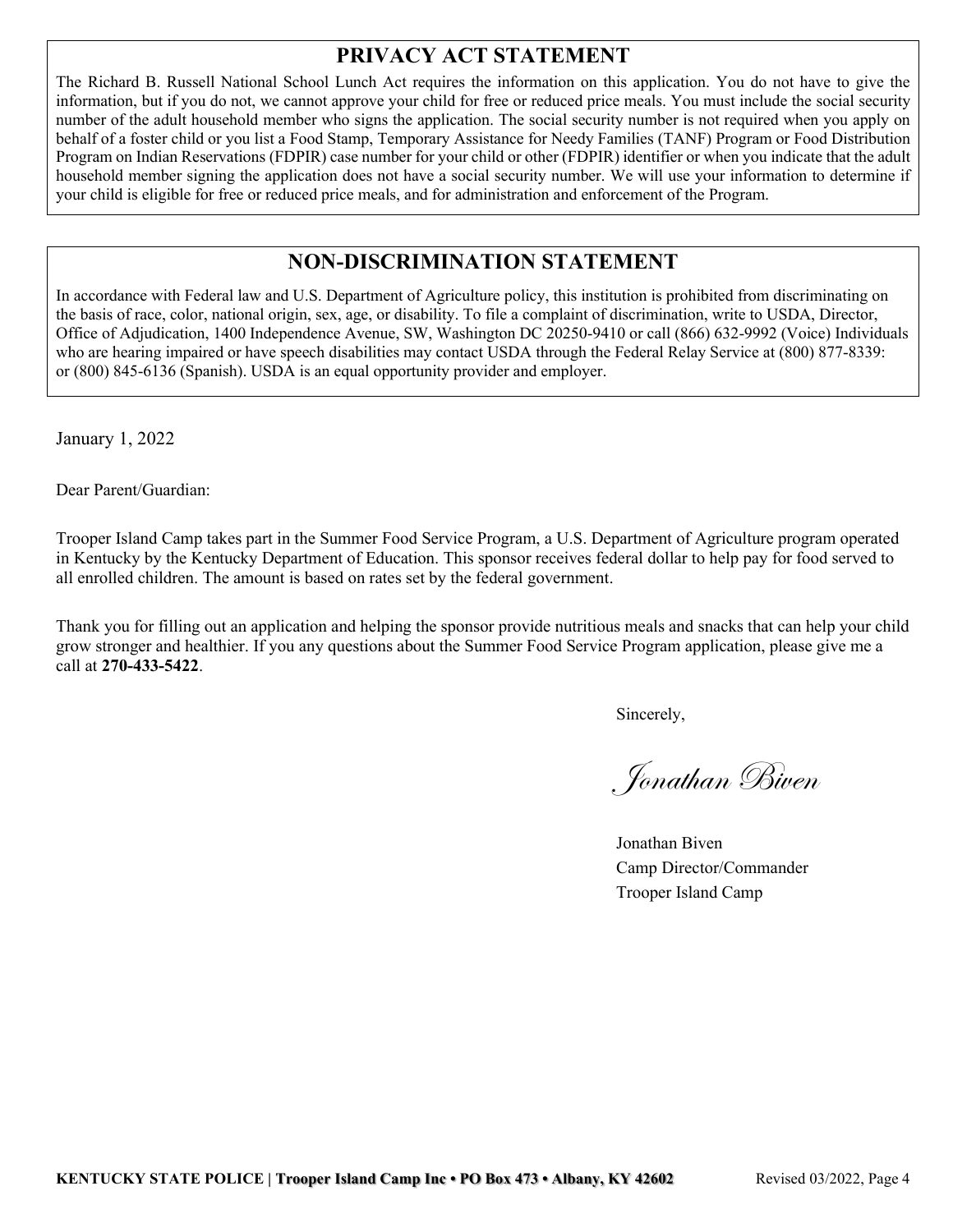# **2022 CAMPER MEDICAL HISTORY AND RELEASE**

*(To be completed by Parent/Guardian)*

| Camper Name (Last)                                                                                                                                                                                                                                                                                                                                                                                                                                                                                                                                                                                                      |                               | (First)                                                                                              | (Middle)                |
|-------------------------------------------------------------------------------------------------------------------------------------------------------------------------------------------------------------------------------------------------------------------------------------------------------------------------------------------------------------------------------------------------------------------------------------------------------------------------------------------------------------------------------------------------------------------------------------------------------------------------|-------------------------------|------------------------------------------------------------------------------------------------------|-------------------------|
|                                                                                                                                                                                                                                                                                                                                                                                                                                                                                                                                                                                                                         |                               | Social Security # ________________Date of Birth ______ - __________________Date of Last Immunization |                         |
| <b>Insurance Information:</b><br>Is the camper covered by Family Medical/Hospital Insurance? $\Box$ YES $\Box$ NO<br>Or does Camper have a Medical Card $\Box$ YES $\Box$ NO If Yes, please indicate Card#<br>Currently Taking Medication? $\Box$ YES $\Box$ NO (If Yes, List Medications and Complete Medication Schedule Form on next page)                                                                                                                                                                                                                                                                           |                               |                                                                                                      |                         |
|                                                                                                                                                                                                                                                                                                                                                                                                                                                                                                                                                                                                                         |                               | Has Child had lice within the past year? VES NO If Yes, when:                                        |                         |
|                                                                                                                                                                                                                                                                                                                                                                                                                                                                                                                                                                                                                         |                               | Check any conditions that apply: MAKE SURE YOUR CHILD HAS THEIR MEDICATION WITH THEM                 |                         |
| Recent injury or Illness                                                                                                                                                                                                                                                                                                                                                                                                                                                                                                                                                                                                | Sleep Walking                 | History of Bedwetting                                                                                | Speech Impediment       |
| <b>Frequent Headaches</b>                                                                                                                                                                                                                                                                                                                                                                                                                                                                                                                                                                                               | Ever Had a Head Injury        | <b>Been Knocked Unconscious</b>                                                                      | ADH/ADHD                |
| <b>Wear Glasses/Contacts</b>                                                                                                                                                                                                                                                                                                                                                                                                                                                                                                                                                                                            | Frequent Ear Infections       | Ever had Seizures                                                                                    | Anxiety                 |
| Have High Blood Pressure                                                                                                                                                                                                                                                                                                                                                                                                                                                                                                                                                                                                | Diagnosed with a Heart Murmur | Skin Problems                                                                                        | Convulsions             |
| <b>Have Diabetes</b>                                                                                                                                                                                                                                                                                                                                                                                                                                                                                                                                                                                                    | Has Asthma                    | Had Mononucleosis in the Past 12 Months                                                              | Deaf or Hard of Hearing |
| Ever had Surgery                                                                                                                                                                                                                                                                                                                                                                                                                                                                                                                                                                                                        | Menstrual Cycle               | Depression                                                                                           | ODD                     |
| Ever been Hospitalized                                                                                                                                                                                                                                                                                                                                                                                                                                                                                                                                                                                                  | Ever Had Eating Disorder      | Ever had Emotional Difficulties                                                                      | ADD/OCD                 |
| Nose Bleeds                                                                                                                                                                                                                                                                                                                                                                                                                                                                                                                                                                                                             | <b>Heart Condition</b>        | Ulcer                                                                                                | Head lice               |
| Sinus Trouble                                                                                                                                                                                                                                                                                                                                                                                                                                                                                                                                                                                                           | <b>Fainting Spells</b>        | *Other/Not Listed                                                                                    |                         |
| <b>Please List All Known Allergies:</b><br>Other Allergies<br><b>Family Physician</b><br><b>Phone Number</b>                                                                                                                                                                                                                                                                                                                                                                                                                                                                                                            |                               |                                                                                                      |                         |
|                                                                                                                                                                                                                                                                                                                                                                                                                                                                                                                                                                                                                         |                               |                                                                                                      |                         |
|                                                                                                                                                                                                                                                                                                                                                                                                                                                                                                                                                                                                                         |                               |                                                                                                      |                         |
|                                                                                                                                                                                                                                                                                                                                                                                                                                                                                                                                                                                                                         |                               |                                                                                                      |                         |
|                                                                                                                                                                                                                                                                                                                                                                                                                                                                                                                                                                                                                         |                               |                                                                                                      |                         |
| Parents/Guardian: When we assume the responsibility of your child, we put his/her safety and health above all other considerations. Doctors are not<br>permitted, by law to perform surgery and administer many other treatments to a child without the parent's consent. If the need arises, every effort will be made<br>to allow you to make such decisions, but if circumstances make it necessary, you would want us to be free to act on behalf of your child, according to the best<br>advice available. To make this possible, we ask that you sign the following statement and return it with the application. |                               |                                                                                                      |                         |
|                                                                                                                                                                                                                                                                                                                                                                                                                                                                                                                                                                                                                         |                               |                                                                                                      |                         |
| I HEREBY AUTHORIZE THAT PERSONS AND AGENCIES ENTRUSTED WITH THE CARE OF MY CHILD WHILE ENROUTE TO AND FROM AND WHILE AT TROOPER<br>ISLAND CAMP, WHICH IS OPERATED BY THE KENTUCKY STATE POLICE, TROOPER ISLAND, INC., TO FOLLOW THE ADVISE OF THE BEST AVAILABLE MEDICAL<br>AUTHORTIES AND ADMISISTER ANY TREATMENT, INOCULATIONS, MEDICINES AND SURGICAL PROCEEDURES DEEMED NECESSARY TO MY CHILD'S SAFETY.<br>I ALSO AUTHORIZE THE TROOPER ISLAND CAMP STAFF TO ADMINISTER ANY MEDICATIONS, AS DEEMED NECESSARY.                                                                                                      |                               |                                                                                                      |                         |
|                                                                                                                                                                                                                                                                                                                                                                                                                                                                                                                                                                                                                         |                               |                                                                                                      |                         |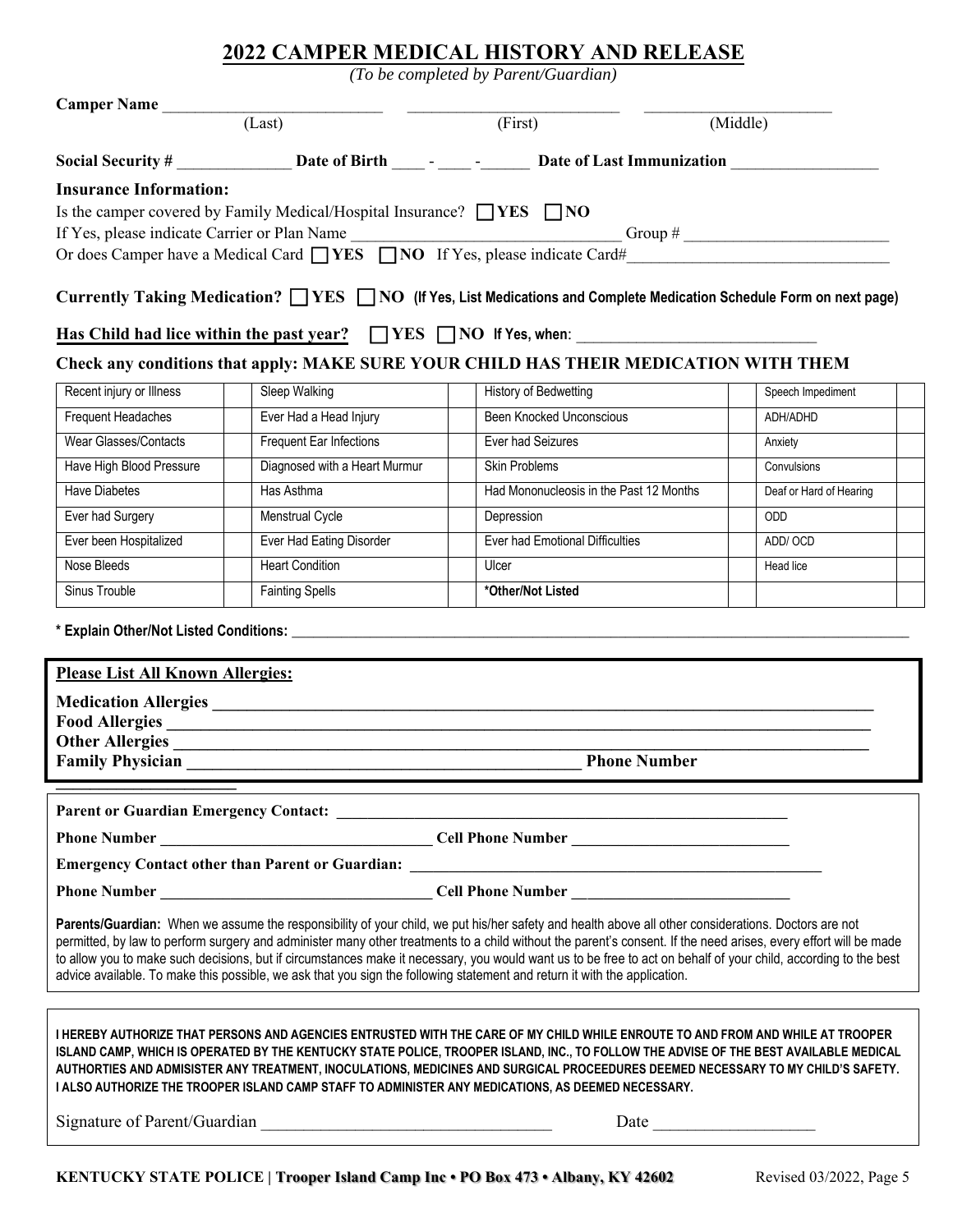# **2022 CAMPER MEDICATION SCHEDULE**

# **Camper's Name \_\_\_\_\_\_\_\_\_\_\_\_\_\_\_\_\_\_\_\_\_\_\_\_\_\_\_\_\_\_\_\_\_\_\_\_\_\_\_\_\_\_\_\_\_\_\_\_\_\_\_\_\_\_\_\_\_\_\_\_\_\_\_**

**INSTRUCTIONS**: The following **must be completed for each prescription** that is to be taken by your child during camp.

## Please list medication in the order in which they are to be taken below. **This includes inhalers**. **ALL MEDICATION SHALL BE IN THEIR ORIGINAL PRESCRIPTION BOTTLES. ANY MEDICATION NOT IN THEIR ORIGINAL BOTTLE SHALL NOT BE ADMINISTERED.**

**List of Medications:** 1)\_\_\_\_\_\_\_\_\_\_\_\_\_\_\_\_\_\_\_\_\_ 2)\_\_\_\_\_\_\_\_\_\_\_\_\_\_\_\_\_\_\_\_\_ 3)\_\_\_\_\_\_\_\_\_\_\_\_\_\_\_\_\_\_\_\_\_  $4)$  (1)

#### **Breakfast**

| Medication Name | Dosage | Special Instructions |
|-----------------|--------|----------------------|
|                 |        |                      |
| ∠               |        |                      |
| $\mathfrak{I}$  |        |                      |
| 4               |        |                      |
| ◡               |        |                      |
| 6               |        |                      |

#### **Lunch**

| <b>Medication Name</b> | Dosage | Special Instructions |
|------------------------|--------|----------------------|
|                        |        |                      |
| ∼                      |        |                      |
| 3                      |        |                      |
| 4                      |        |                      |
| Ο                      |        |                      |
| 6                      |        |                      |

### **Dinner**

| <b>Medication Name</b> | Dosage | Special Instructions |
|------------------------|--------|----------------------|
|                        |        |                      |
| ∼                      |        |                      |
| C                      |        |                      |
| 4                      |        |                      |
| J                      |        |                      |
| 6                      |        |                      |

### **Bedtime**

| <b>Medication Name</b> | Dosage | Special Instructions |
|------------------------|--------|----------------------|
|                        |        |                      |
|                        |        |                      |
|                        |        |                      |
|                        |        |                      |
|                        |        |                      |
|                        |        |                      |

 $\mathcal{L}_\mathcal{L} = \{ \mathcal{L}_\mathcal{L} = \{ \mathcal{L}_\mathcal{L} = \{ \mathcal{L}_\mathcal{L} = \{ \mathcal{L}_\mathcal{L} = \{ \mathcal{L}_\mathcal{L} = \{ \mathcal{L}_\mathcal{L} = \{ \mathcal{L}_\mathcal{L} = \{ \mathcal{L}_\mathcal{L} = \{ \mathcal{L}_\mathcal{L} = \{ \mathcal{L}_\mathcal{L} = \{ \mathcal{L}_\mathcal{L} = \{ \mathcal{L}_\mathcal{L} = \{ \mathcal{L}_\mathcal{L} = \{ \mathcal{L}_\mathcal{$  $\_$  , and the set of the set of the set of the set of the set of the set of the set of the set of the set of the set of the set of the set of the set of the set of the set of the set of the set of the set of the set of th

# **Other Notes:** \_\_\_\_\_\_\_\_\_\_\_\_\_\_\_\_\_\_\_\_\_\_\_\_\_\_\_\_\_\_\_\_\_\_\_\_\_\_\_\_\_\_\_\_\_\_\_\_\_\_\_\_\_\_\_\_\_\_\_\_\_\_\_\_\_\_\_\_\_\_\_\_\_\_\_\_\_\_\_\_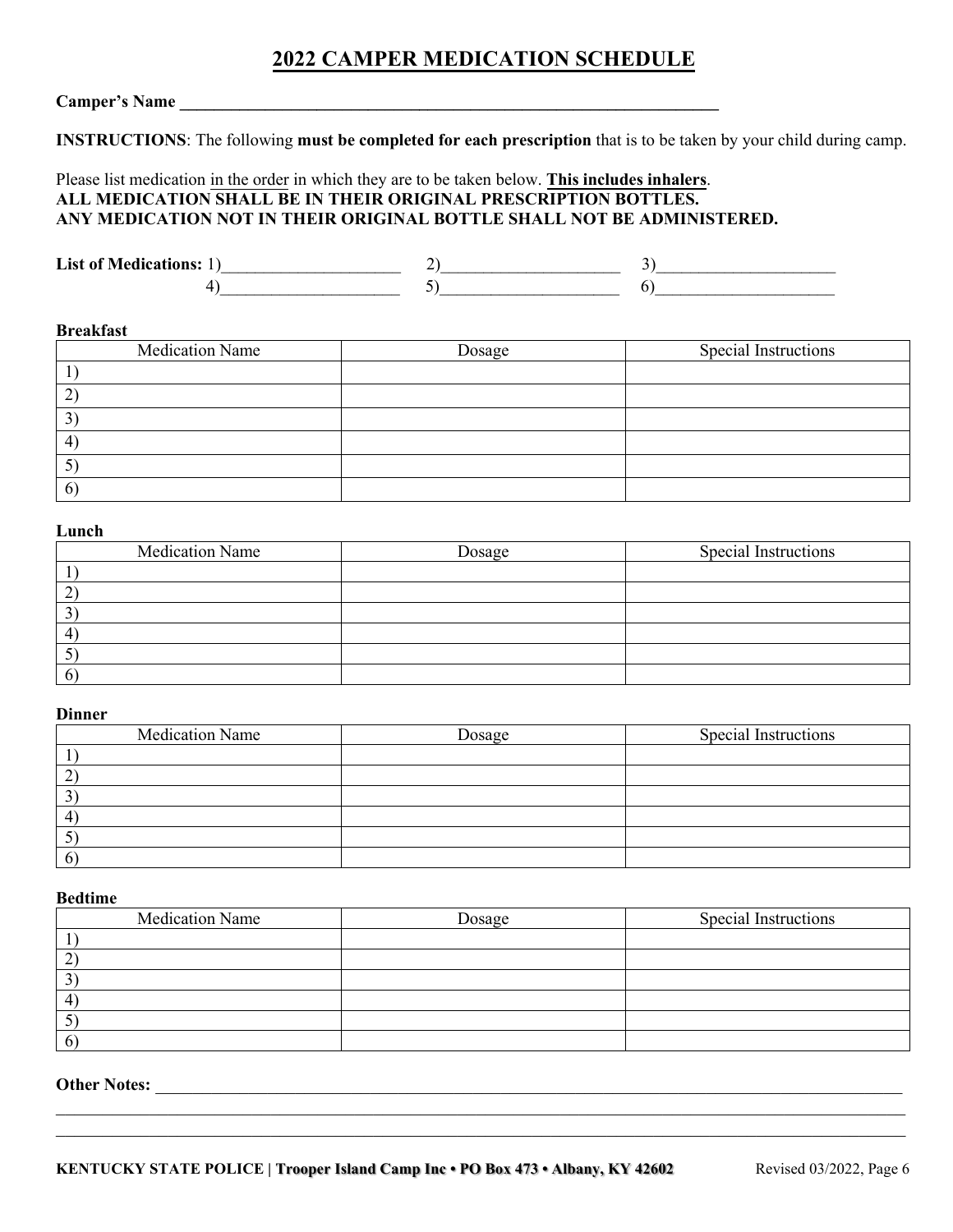# **TROOPER ISLAND CAMP INFORMATION FORM**

(*To Be Retained By Parent /Guardian*)

## **Dear Parent/Guardian,**

This application packet is for 2021 Trooper Island Camp. Please retain this page for your information. **Please make sure all other forms are completed** and returned to the Kentucky State Police. In case of and emergency **Trooper Island Camp # (270) 433-5422** or contact the number below and have them contact Trooper Island.

| <b>Public Affairs Officer</b>   | Post $#$<br><b>Phone</b> |           |
|---------------------------------|--------------------------|-----------|
| <b>Travel Information</b>       |                          |           |
| You will be picked at           | on Monday,               | , 2022 at |
| approximately<br>a.m.           |                          |           |
| You will return home on Friday, | , 2022 at approximately  | p.m.      |

*The camper will be transported to and from camp on the Trooper Island Bus. The return trip from Trooper Island will depend on weather conditions. Departure time is scheduled between 12:00 p.m. and 1:00 p.m. C.D.T.*

# **II. Medication**

Please pack any type of medication (prescription or non-prescription), in its proper container. *If you identify your child as having a condition such as ADD/ADHD or similar condition, make sure that the proper medication is sent with your child.*

**Campers are not allowed to keep medication on their person.**

# **III. Things to Bring**

- $\checkmark$  **Minimum** of five (5) changes of clothing, which should include shorts and shirts and at least one (1) pair of long trousers.
- ✓ **Male**: Swim trunks or shorts | **Female**: Swimsuit should be One Piece or a Tankini.
- $\checkmark$  Necessary underclothes
- ✓ Jacket
- $\checkmark$  Towels, washcloths, toothbrush, toothpaste, comb / brush, shampoo, deodorant and soap.
- $\checkmark$  Cap or visor
- ✓ Tennis shoes (old/comfortable) Socks, and Flip Flops or Shower Shoes.
- $\checkmark$  May bring a flashlight, but not required
- $\checkmark$  Small amount of money (no more than \$5.00). This is to be used in case the bus stops while enroute to or from the island.

### **Do Not Bring**

- $\triangleright$  Sleeping Bag or any other type of bedding
- ➢ Excess luggage
- ➢ No type of knife, firearms, fireworks, lighters, electronic device or component, jewelry, makeup, tobacco products, etc.
- $\triangleright$  No food / drinks or snacks
- ➢ **Do Not send cell phones with camper**
- ➢ Any item found will be confiscated by camp director or designated KSP employee
- ➢ Trooper Island is not responsible for any of these items if lost or damaged.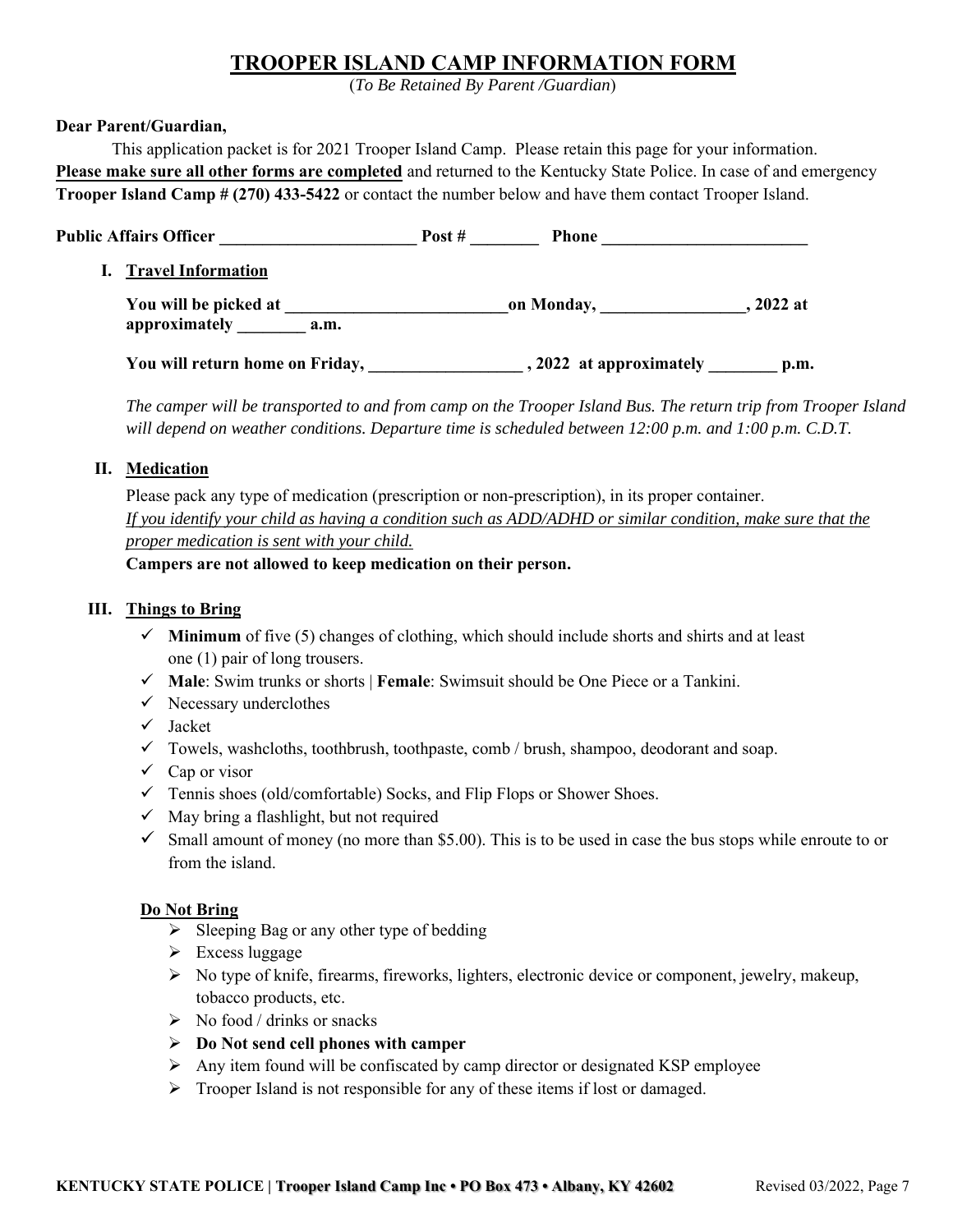# **LETTER TO HOUSEHOLDS NATIONAL SCHOOL LUNCH PROGRAM/SCHOOL BREAKFAST PROGRAM**

#### **Dear Parent/Guardian:**

Trooper Island Camp takes part in the Summer Food Service Program, a U.S. Department of Agriculture program operated in Kentucky by the Kentucky Department of Education. This sponsor receives federal dollars to help pay for food served to all enrolled children. The amount is based on rates set by the federal government.

- **\* If you now get Food Stamps or Kentucky Transitional Assistance (K-TAP) for your child, your child can get free lunch/breakfast.**
- **\* If your total household income is at or below the amounts on the Income Chart, your child may get free or reduced price lunch/breakfast. \* If you have a foster child, that child may be eligible for benefits regardless of your income.**

To get free/reduced price meals for your child, carefully complete the application and return it to the school. If you now get food stamps or K-TAP for your child, the application must have the child's name, your food stamp or K-TAP case number and the signature of an adult household member. If you do not list a food stamp or K-TAP case number, the application must have the names of everyone in the household, the amount of monthly income each household member now gets, where it comes from, the Social Security number of the household member who signs the application or the word "none" if the member does not have a Social Security number. An application that is not complete cannot be approved.

# **OTHER INFORMATION:**

**\* VERIFICATION:** Your eligibility may be checked by school officials at any time during the school year. You may be asked to send information to prove that your child should get free or reduced price meals.

**\* FAIR HEARING:** If you do not agree with the school's decision on your application or the results of verification, you may wish to discuss it with the school. You also have the right to a fair hearing. You can do this by calling or writing the following official:

| NAME | PHONE |  |
|------|-------|--|
|      |       |  |

**ADDRESS:** \_\_\_\_\_\_\_\_\_\_\_\_\_\_\_\_\_\_\_\_\_\_\_\_\_\_\_\_\_\_\_\_\_\_\_\_\_\_\_\_\_\_\_\_\_\_\_\_\_\_\_\_\_\_\_\_\_\_\_\_\_\_\_\_\_\_\_\_\_\_\_\_\_\_\_\_\_\_\_\_\_\_\_\_\_\_\_\_\_\_\_\_\_\_\_\_\_\_\_\_\_\_\_\_\_\_\_\_\_\_\_\_\_\_\_

**\* REPORTING CHANGES:** If your child gets free or reduced price meals based on income information, you must tell the school if your household size decreases or your income increases by more than \$50 per month or \$600 per year. If your child gets meals based on K-TAP/food stamp information, you must advise the school if you no longer get K-TAP or food stamps for your child. You may then complete another application with up-to-date information.

**\* CONFIDENTIALITY:** The information that you give will be used to determine eligibility for free or reduced price meals and may be used to determine eligibility for Health Insurance under Medicaid or the Children's Health Insurance Program (CHIP). If you are interested in receiving Health Insurance for your child under Medicaid or CHIP check "Yes" in Part 4 and sign the name of a parent/guardian.

**\*"In accordance with Federal law and U. S. Department of Agriculture policy, this institution is prohibited from discriminating on the basis of race, color, national origin, sex, age or disability. To file a complaint of discrimination, write USDA, Director, Office of Civil Rights, Room 326-W, Whitten Building, 1400 Independence Avenue, SW, Washington, D.C. 20250-9410 or call (202) 720-5964 (voice and TDD). USDA is an equal opportunity provider and employer."**

**Thank you for filling out an application and helping the sponsor provide nutritious meals and snacks that can help your child grow stronger and healthier.**

Sincerely,

| Jonathan<br>Commander<br>Biven.<br>Camp<br>. Director/C | Camp<br>Trooper Island | 2022<br>January |
|---------------------------------------------------------|------------------------|-----------------|
| Name                                                    | <b>Title</b>           | Date            |

If you have any questions about the Summer Food Service Program application, **please call (270) 433-5422**. Report any of this income that you received last month:

Net income from self-owned Supplemental security income Business or Farm

Wages/salaries/tips **Public assistance payments** Pensions Strike benefits **Strike benefits** Welfare payments Retirement income Unemployment compensation Alimony payments Social Security<br>
Workers' compensation Child support payments Veteran payme Child support payments Veteran payments

**Gross Income from Work Welfare/Child Support/Alimony Pensions/Retirement/Social Security Other Income**

Earnings from second job Disability benefits Interest/dividends Cash withdraw from savings Income from estates/trusts/investments Regular contributions from person not living in the household

Royalties/annuities/rental income Any other monies that may be available to pay for child's meals.